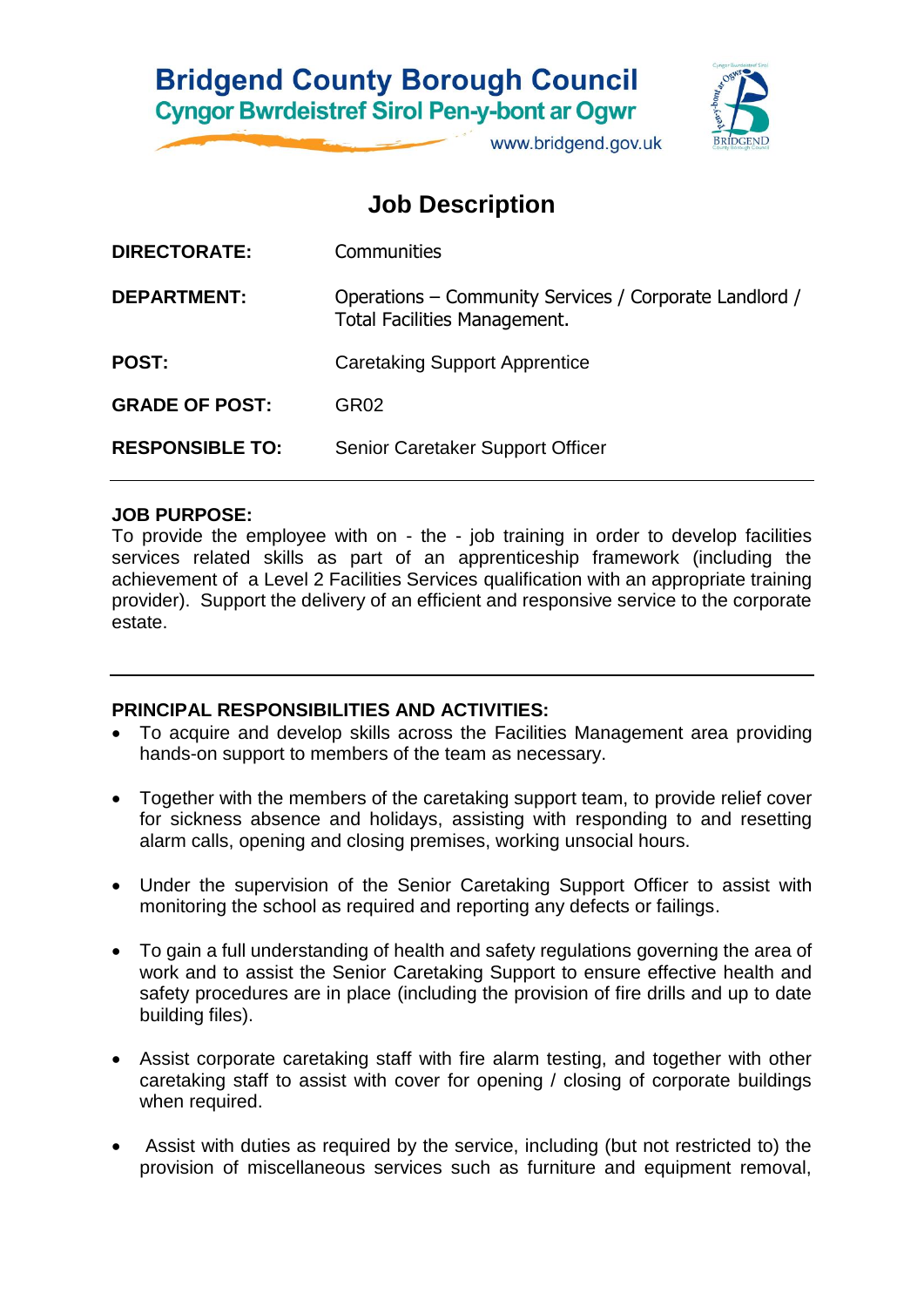



www.bridgend.gov.uk

meter readings, regular ground inspection, emergency cleaning, supervision of car parking, replenishment of hygiene products etc.

- As directed and under supervision to assist with conducting and recording inspections commensurate with Corporate Fire Directives to agreed timetable, together with maintaining clear evacuation routes, ensuring the integrity of fire apparatus and conducting visual and key operated checks to emergency lighting. Assist with keeping pathways and car parks clear of litter, debris, weeds, leaves and spread winter grit in season. Assist with undertaking emergency cleaning following floods, fire, and a break in.
- Assist with safely maintaining the company vehicle completing daily, weekly checks and completing documentation.

#### **GENERAL DUTIES**

#### **Health and Safety**

To fulfil the general and specific roles and responsibilities detailed in the [Health and](http://www.bridgenders.net/healthandsafety/Documents/Policies/Corporate%20Health%20and%20Safety%20Policy.pdf)  [Safety Policy](http://www.bridgenders.net/healthandsafety/Documents/Policies/Corporate%20Health%20and%20Safety%20Policy.pdf)

#### **Equal Opportunities**

To ensure that all activities are operated in accordance with Equal Opportunities legislation and best practice.

#### **Safeguarding**

Protecting children, young people or adults at risk is a core responsibility of all employees. Any concerns should be reported to the Adult Safeguarding Team or Children's IAA Service within MASH.

#### **Review and Right to Vary**

This Job Description is as currently applies and will be reviewed regularly. You may be required to undertake other tasks that can be reasonably assigned to you, including development activities, which are within your capability and grade.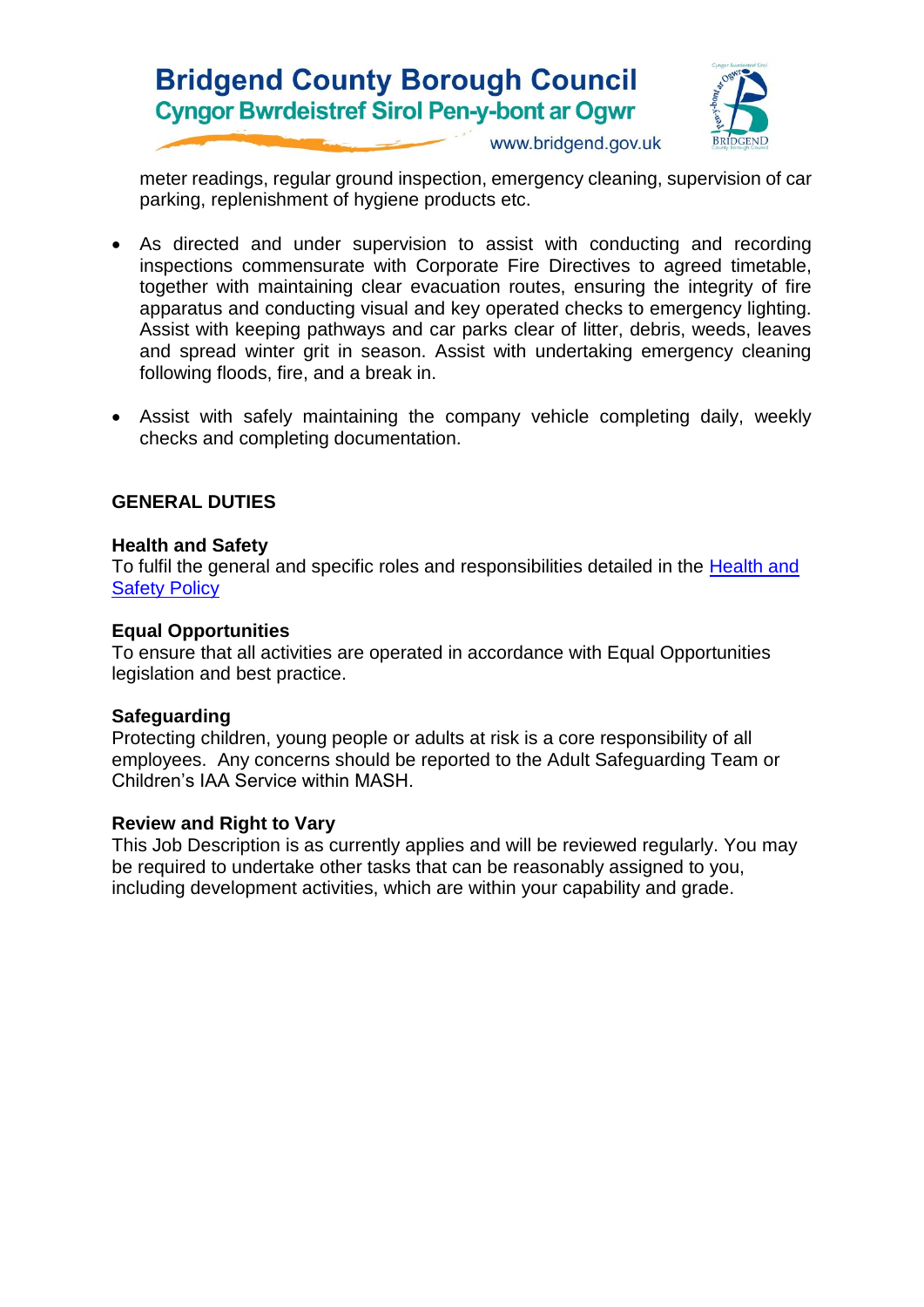# **Bridgend County Borough Council Cyngor Bwrdeistref Sirol Pen-y-bont ar Ogwr**



www.bridgend.gov.uk

## **Person Specification**

### **Caretaking Support Apprentice**

The following attributes represent the range of skills, abilities and experiences etc. relevant to this position. Applicants are expected to meet the attributes that have been identified as essential

| <b>Attributes</b>                                                   | <b>Requirements</b>                                                                                                                                                    | <b>Essential</b> | <b>Method of</b><br><b>Evaluation/ Testing</b>                                   |
|---------------------------------------------------------------------|------------------------------------------------------------------------------------------------------------------------------------------------------------------------|------------------|----------------------------------------------------------------------------------|
| <b>Qualifications,</b><br><b>Education &amp;</b><br><b>Training</b> | Minimum of 5 GCSEs<br>$\bullet$<br>including English and<br>Mathematics or equivalent.<br>Good standard of numeracy<br>and literacy.                                   |                  | Production of original<br>Qualification<br>Certificates and<br>application form. |
| Knowledge &<br><b>Experience</b>                                    | Understanding of the<br>$\bullet$<br>importance of customer care.<br>General knowledge and<br>٠<br>understanding of the<br>requirements to be a facilities<br>manager. | Yes              | Interview, application<br>form, reference and<br>selection process.              |
|                                                                     | Understanding of how<br>buildings work<br>Knowledge and/or experience<br>of undertaking minor repairs.                                                                 | Yes              |                                                                                  |
|                                                                     | Understanding of health and<br>safety and fire precautions<br>issues.                                                                                                  | Yes              |                                                                                  |
| <b>Skills &amp;</b><br><b>Personal</b><br><b>Qualities</b>          | Ability to form constructive<br>$\bullet$<br>working relationships with<br>colleagues.                                                                                 | Yes              | Interview, application<br>form, reference and<br>selection process.              |
|                                                                     | A strong desire to acquire<br>further knowledge and skills in<br>a working environment.                                                                                | Yes              |                                                                                  |
|                                                                     | Committed to achieving a<br>$\bullet$<br>Level 2 qualification.                                                                                                        | Yes              |                                                                                  |
|                                                                     | An ability to work as part of a<br>team.                                                                                                                               | Yes              |                                                                                  |